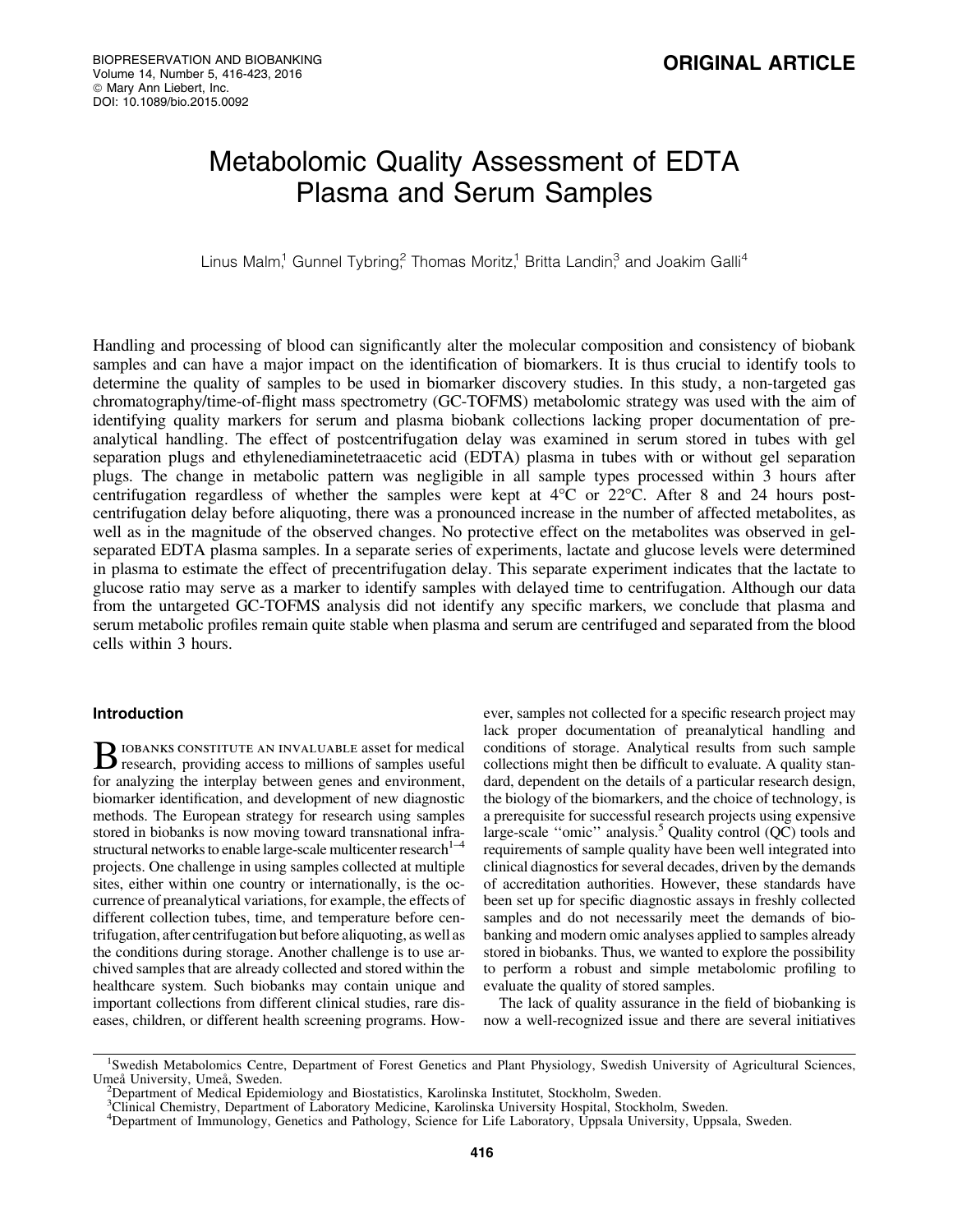aimed at driving the development toward implementation of QC tools in biobanking, such as ISBER (International Society for Biological and Environmental Repositories) and the EU funded SPIDIA project (Standardization and Improvement of Generic Preanalytical Tools and Procedures for *In Vitro* Diagnostics). Both initiatives are concerned with evidencebased guidelines for the preanalytical phase, as well as development of QC assays. The large European initiatives in biobank infrastructure, BBMRI-ERIC (Biobanking and Biomolecular Resources Research Infrastructure–European Research Initiative Consortium) and BBMRI-LPC (BBMRI-Large Prospective Cohorts), have sample management as a key point on their agendas. Furthermore, there are now many organizations involved in the work of preparing international standards for an ISO certification of biobanks.

A number of recent publications in metabolomics and proteomics describe major effects on analytical results caused by preanalytical variation, emphasizing the importance of validation of the sample handling protocols for every analytical method.<sup>1,6–9</sup> Boyanton and Blick in 2002<sup>10</sup> reported that storage of centrifuged blood specimens beyond 24 hours caused significant changes in glucose, among other analytes. Since then, numerous studies have demonstrated the complexity of the plasma metabolome, with a pronounced variation in stability and a high interindividual variability in biochemical activities.<sup>11</sup> Fliniaux et al.,<sup>12</sup> reported the influence of different precentrifugation delay and temperature conditions in serum samples using proton nuclear magnetic resonance (NMR) spectroscopy. Bernini et al., proposed that prospectively collected serum and plasma samples should be processed within 2 hours.<sup>13</sup> Anton et al.<sup>14</sup> recently showed that the concentration ratios between lysophosphatidylcholines and phosphatidylcholines could serve as a measure to distinguish samples with a delayed processing time of 12 hours after centrifugation. A better understanding of how sample quality is defined is of fundamental importance before undertaking large-scale omic analysis. Equally important is a requirement that the sample conditions are standardized and documented and taken into consideration, both when interpreting results and comparing data from different studies, or when samples from different biobanks are combined into one study.15

In this study, we have applied an untargeted gas chromatography/time-of-flight mass spectrometry (GC-TOFMS) approach to identify metabolites in K2-EDTA plasma and serum that could potentially be used as QC markers in biobank sample collections where proper documentation of the preanalytical handling is absent. Furthermore, in a separate experiment, we have examined the possibility of using the ratio of lactate to glucose concentration in ethylenediaminetetraacetic acid (EDTA) plasma to evaluate precentrifugation delay.

### Materials and Methods

## Sample collection

Blood samples were collected from 16 healthy donors, 8 males and 8 females, in the age range of 24–60 years (sample set A). Blood was drawn by venipuncture into two 9 mL standard K2-EDTA tubes (Cat. No. 367525; Becton Dickinson [BD]), two K2-EDTA PPT tubes with a gel separation plug (Cat. No. 362799; BD), and two serum tubes with a gel separation plug (Cat. No. 366644; BD). All samples were gently mixed and the serum tubes were placed at room temperature (RT) for coagulation for 30 minutes. All samples were then centrifuged at  $2000 g$  for 10 minutes at  $22^{\circ}$ C and stored for 1, 3, 8, and 24 hours at  $4^{\circ}$ C or 22 $^{\circ}$ C. At the indicated time points, plasma and serum were aliquoted into  $100 \mu L$  fractions into two-dimensional barcoded microtubes (REMP-96–300; Brooks Life Science System) and placed at  $-80^{\circ}$ C until analysis. In a consecutive analysis designed to monitor the timeand temperature-dependent effects on glucose and lactate levels, EDTA blood samples from eight healthy donors (sample set B) were collected in K2-EDTA standard nongel tubes essentially as described above, but with a precentrifugation delay at five different time points (1, 3, 8, 24, and 36 hours) at two different temperatures,  $4^{\circ}$ C and  $22^{\circ}$ C.

The study was approved by the Regional Ethical Review Board in Stockholm.

#### Metabolite profiling analysis

*Chemicals.* The stable isotope-labelled internal standard compounds (IS) [2H4]-succinic acid, [13C5,15N]-glutamic acid, [1,2,3-13C3]-myristic acid, and [2H7]-cholesterol were from Cambridge Isotope Laboratories (Andover, MA); [13C12]sucrose, [13C4]-palmitic acid, and [2H4]-butanediamine $\cdot$ 2HCl were from Campro (Veenendaal, Netherlands); [2H6]-salicylic acid was from Icon (Summit, NJ); N-Methyl-N-trimethylsilyltrifluoroacetamide (MSTFA), 1% trimethylchlorosilane (TMCS), and pyridine (silylation grade) were from Pierce Chemical Co. Stock solutions of the reference compounds, and IS were prepared at a concentration of  $0.5 \mu g/\mu L$  in either Milli-Q water or analytical grade methanol.

*Sample preparation.* Metabolites in serum and plasma samples were extracted and derivatized for metabolomic measurements using GC-TOFMS essentially according to A J et al.<sup>16</sup> In brief, the plasma and serum samples were thawed at  $22^{\circ}$ C. A solution of  $450 \,\mu$ L methanol and water 9:1, spiked with eight stable isotope-labelled internal standards at a concentration of  $7 \text{ ng per } \mu L$ , was added to  $50 \mu L$  of sample. Metabolites were extracted using a bead mill (MM301 vibration Mill; Retsch GmbH & Co. KG), without beads, at a frequency of 30 Hz for 2 minutes at RT. Before extraction, the samples holders were cooled.

Samples were then incubated on ice for 2 hours followed by centrifugation for 10 minutes  $(4^{\circ}C, 14{,}000$  rpm). Two hundred microliters of the supernatant was transferred into GC-vials and dried by means of a SpeedVac without heating. The dried extracts were frozen and stored at  $-80^{\circ}$ C before derivatization and GC-TOFMS analysis.

*Derivatization.* The extracted samples were thawed and dried in a SpeedVac for 10 minutes before derivatization with methoxyamination and silylation as described earlier.<sup>17</sup> In brief,  $30 \mu L$  of methoxyamine dissolved in pyridine ( $15 \mu g/\mu L$ ) was added to each sample. Samples were shaken vigorously for 15 minutes at 22°C and incubated for 1 hour at 70°C, followed by an additional incubation for 16 hours at 22°C. Thirty microliters of MSTFA 1% TMCS was added to each sample and incubated at  $22^{\circ}$ C for 1 hour followed by addition of  $30 \mu$ L of heptane (containing  $0.5 \,\mu$ g of methyl stearate as injection IS).

*GC-TOFMS analysis.* The metabolites in the samples were analyzed by GC-TOFMS, as described previously.<sup>16</sup> One microliter of sample was injected in splitless mode by an Agilent 7683 Series autosampler (Agilent) into an Agilent 6980 GC equipped with a  $10 \text{ m} \times 0.18 \text{ mm}$  inner diameter, fused-silica capillary column, and chemically bonded  $0.18 \mu m$  DB5-MS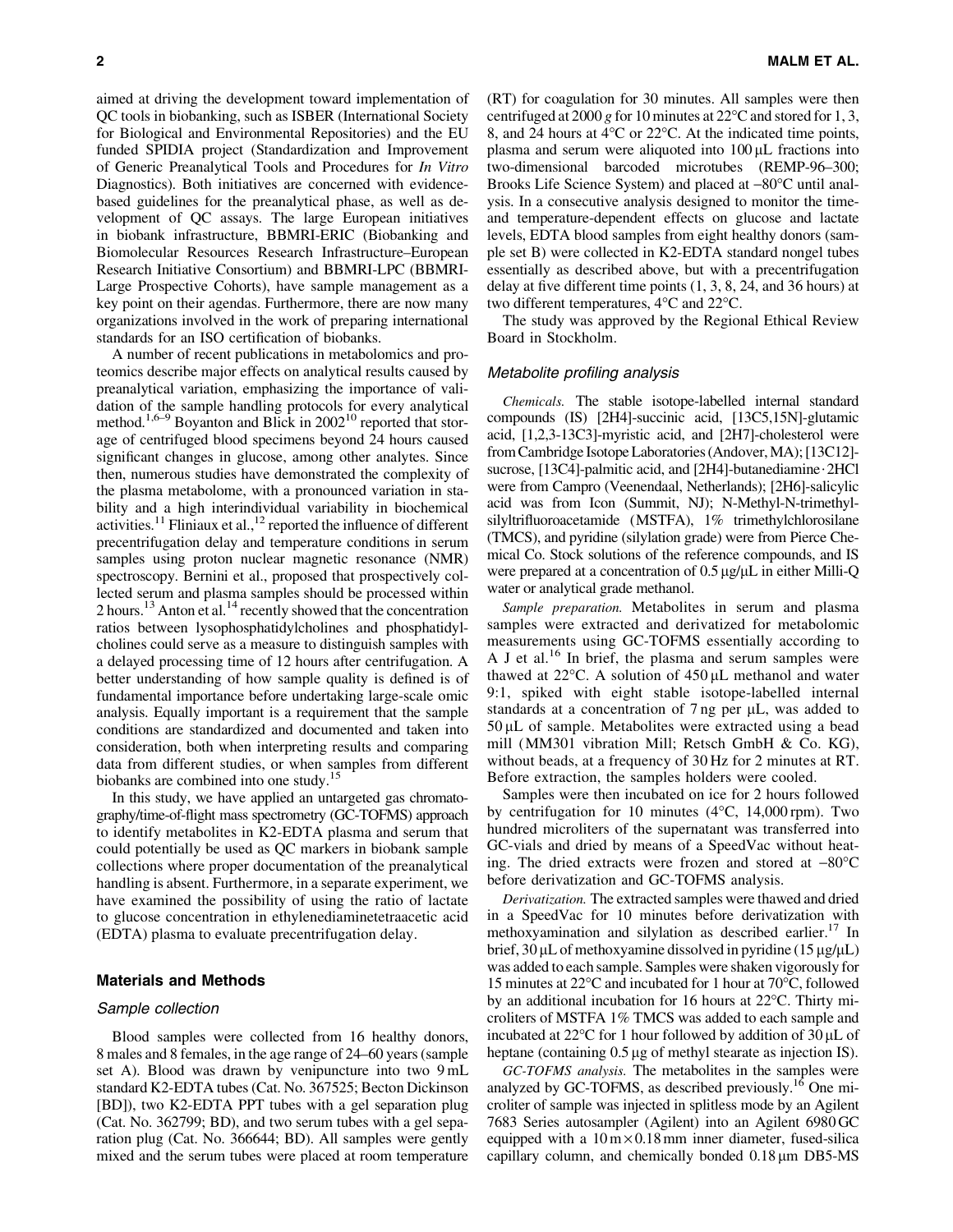stationary phase ( J&W Scientific). The ion source was a Pegasus III TOFMS (Leco Corp.). The front inlet temperature was set to 270°C. The helium carrier gas was applied at a constant flow rate of 1 mL/min through the column. Purge time was set to 1 m with a flow rate of 20 mL/min and set to equilibrate for 1 minute. The column temperature started at  $70^{\circ}$ C and was held at this temperature for 2 minutes and then increased to  $320^{\circ}$ C, increasing by 40°C/min. The maximum temperature was held for 2 minutes. Transfer line temperature was set to  $250^{\circ}$ C and ion source temperature to 200°C. Ions were generated using a 70 eV electron beam with a current of 2.0 mA.

Measurements acquired m/z were between 50 and 800 at a rate of 30 spectra/s and the acceleration voltage was turned on after a solvent delay of 150 seconds.

To minimize drifting effects, the order of samples for GC-MS analysis was randomized. A mixture of standardized alkanes (C8-C40) was run at the beginning and the end of the GC-TOFMS measurement allowing determination of the retention index (RI) for each metabolite. After every 15th sample, a methyl stearate control sample was run to monitor the instrument sensitivity.

Analytical data were exported as NetCDF files and processed and analyzed using hierarchical multivariate curve resolution<sup>18</sup> and in-house scripts for MATLAB 7.14.739 (R2012a) (Mathworks).

## Quantification of glucose and lactate

The concentrations of glucose and lactate in K2-EDTA plasma in sample set B were measured at Karolinska University Hospital following protocols used for routine diagnostic analysis (accreditation according to ISO 15189). Analysis was performed on Roche Modular P instruments (Roche Diagnostics) using the Gluco-quant Glucose/HK and Lactate (Cat. No. 11822837) assays, respectively. Since EDTA plasma is not the preferred sample type for those methods when used in a clinical routine, the stability of thawed plasma was estimated in aliquots from eight EDTA plasma samples, which had been kept frozen before thawing at 22°C. Results from six measurements distributed over 2 hours after thawing demonstrated no significant trend and the intraindividual coefficient of variation for the different samples ranged from 1.5% to 2.9% for glucose and 1.8% to 2.4% for lactate, respectively.

## Statistics and data analysis

All multivariate analyses were performed by principal component analysis<sup>19</sup> and orthogonal projection to latent structures  $(OPLS)^{20}$  using Simca v.13.0.2 (Umetrics). The univariate analysis was performed by either Student's *t*-test or Mann– Whitney, where appropriate, using SPSS v.21 (IBM). Software package R (3.0.1) was used for repeated measures for analysis of variance (ANOVA), with two-factor design using time and temperature as fixed variables for glucose and lactate measured separately at the clinical diagnostic laboratory. Friedman AN-OVA, used for the glucose lactate concentration ratio, was calculated using Statistica v. 17 (StatSoft).

# **Results**

# Multivariate analysis of the effect of delayed sample handling on metabolic profile

We evaluated the effect of postcentrifugation storage delay at two different temperatures on the metabolite profile using an untargeted GC-TOFMS analysis. Different sample types of plasma and serum were kept for 1, 3, 8, and 24 hours after centrifugation at either  $4^{\circ}$ C or  $22^{\circ}$ C before aliquoting and freezing at  $-80^{\circ}$ C in the SST (serum) and PPT (EDTA plasma) sample collection tubes. A gel barrier was used to separate serum and plasma from the blood cell fraction, while plasma in the standard EDTA tubes was in direct contact with blood cells during the processing delay. A total number of 72 metabolites were identified and quantified in these samples. To normalize the interindividual variations in metabolite level, the fold change (FC) of each metabolite was calculated by dividing the measured level at the time points 3, 8, and 24 hours with the corresponding level at 1 hour.

The OPLS plots in Figure 1 illustrate the FC in metabolite profiles after 3, 8, and 24 hours postcentrifugation delay in relation to the 1 hour time point. A clear separation is seen in samples stored for up to 8 hours compared to 1 and 3 hours delay, although the difference was less pronounced in plasma stored at 4°C. However, the 24 hour cluster was clearly separated from the 8 hour time points regardless of whether samples were kept at  $4^{\circ}$ C or at 22 $^{\circ}$ C. Table 1 shows the statistical parameters in the multivariate analysis, that is, lower cumulative modeled variation in X (R2X), and lower cumulative predicted variation (Q2), which according to cross-validation suggest that EDTA plasma processed at  $+4^{\circ}C$  showed the most stable conditions in this study.

## Univariate analysis of metabolite changes

Figure 2 gives an overview of significant changes in metabolite levels after 3–24 hours in relation to the first 1 hour (statistical details are provided in the Supplementary Table S1; Supplementary Data are available online at www .liebertpub.com/bio).

Out of 72 metabolites, 44 were identified as showing a significant increase or decrease in relative levels in any of the sample types after the processing delay. Many of these are amino acids (Fig. 2) and as expected, the most significant effects were seen after 24 hours in most samples kept at 22°C. In the two different plasma samples, most amino acids decreased after 24 hours, while a more pronounced increase was seen in serum. It is worth noting that aspartic acid and glutamic acid increased in all sample types and temperatures. Even at 4°C, serum aspartic acid and glutamic acid showed a strong increase after 24 hours, with  $FC = 1.6$  and 2.0, respectively, while cysteine levels were stable at  $4^{\circ}C$ , but decreased in all sample types kept at 22°C. The most likely explanation for increased levels is *in vitro* enzymatic activity and release of metabolites from cells.

The levels of lactate increased in both plasma sample types, while no consistent pattern was observed in serum. A corresponding decrease of glucose was observed in both plasma types when samples were kept at  $22^{\circ}$ C for more than 3 hours.

The two purine nucleosides, inosine and adenosine-5 monophosphate, were both sensitive to delayed processing. Inosine decreased in serum samples at both tested temperatures, while in EDTA plasma a large increase was observed when kept at 4°C. Adenosine-5-monophosphate displayed no significant changes in concentration in serum, but in both plasma types large increases were observed after 24 hours at 22°C.

Sugar acids were found to be sensitive to delayed preprocessing. Glyceric acid increased in all sample types at  $22^{\circ}$ C, but in serum the observed increase was lower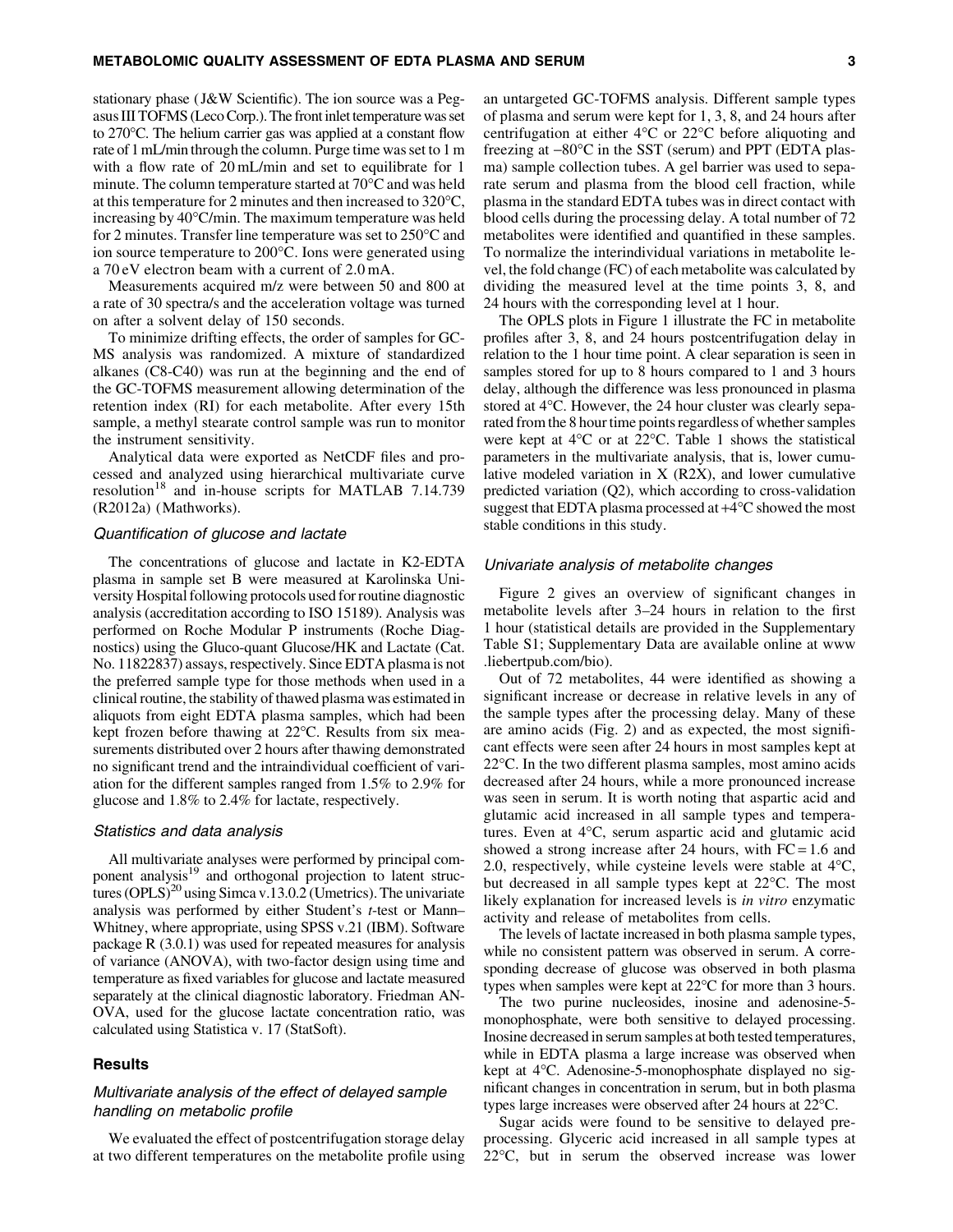

FIG. 1. OPLS score plots based on metabolomic measurements of plasma in gel separated EDTA plasma, standard EDTA plasma, and serum kept at either  $4^{\circ}$ C or  $22^{\circ}$ C between 1 and 24 hours before freezing at  $-80^{\circ}$ C. The predictive component  $(t[1])$  show timedependent differences in metabolite profile between samples stored for 1 hour ( *purple*), 3 hours (*blue*), 8 hours (*green*), and 24 hours (*red*) at either 4-C (*left*) or 22-C (*right*). EDTA, ethylenediaminetetraacetic acid; OPLS, orthogonal projection to latent structures. Color images available online at www.liebertpub.com/bio

compared to plasma. Keeping samples at 4°C resulted in a smaller increase of glyceric acid in EDTA plasma and serum. Aldopentose was greatly increased even after 3 hours in the serum samples at both temperatures, while the level was stable for at least 8 hours in plasma samples. A considerable increase was also observed for the sulfonic acid taurine in plasma but not in serum samples.

# Quantification of glucose and lactate in EDTA plasma

The untargeted GC-TOFMS analysis indicated a significant increase in lactate in EDTA plasma during the time

span 8–24 hours with a more pronounced effect when stored at 22 °C. To explore the usefulness of glucose and lactate as QC markers, we applied an accurate analytical assay to obtain more quantitative data compared with the untargeted analysis. EDTA blood was collected in standard nongel tubes from eight nonfasting nondiabetic individuals, and glucose and lactate were quantified using a diagnostic method as described in Materials and Methods section. The processing of these eight EDTA samples (sample set B) differed from the protocol used for sample set A in that for sample set B the precentrifugation conditions were varied. As expected, both degradation of glucose and formation of lactate were strongly increased by delayed precentrifugation,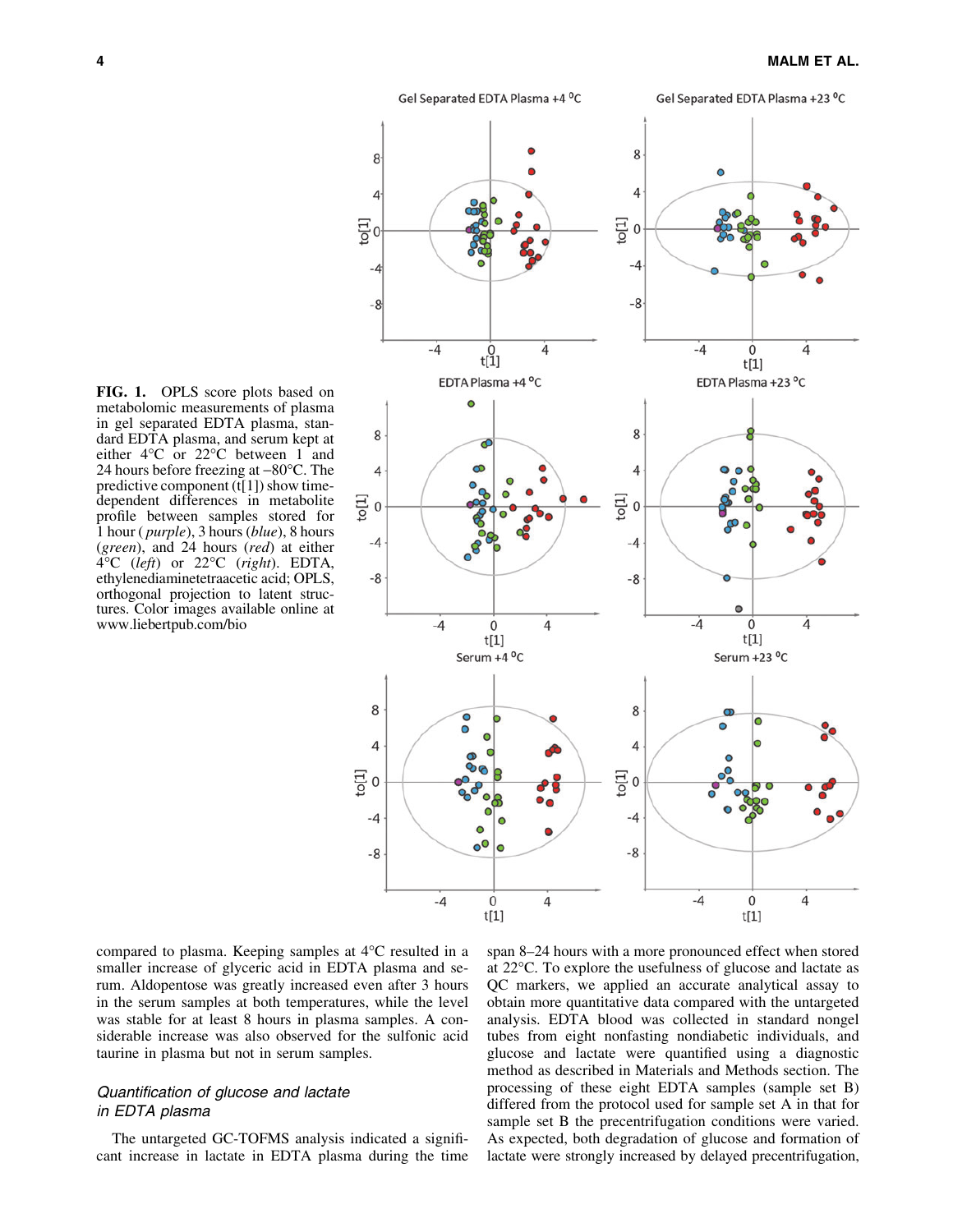| TABLE 1. STATISTICAL SUMMARY OF ORTHOGONAL PROJECTION TO LATENT STRUCTURE MODELS |                         |                         |                         |                         |                         |                         |  |  |  |  |
|----------------------------------------------------------------------------------|-------------------------|-------------------------|-------------------------|-------------------------|-------------------------|-------------------------|--|--|--|--|
|                                                                                  |                         | Gel separated plasma    |                         | EDTA plasma             | <i>Serum</i>            |                         |  |  |  |  |
|                                                                                  | $+4^{\circ}C$           | $+22\degree C$          | $+4^{\circ}C$           | $+22\degree C$          | $+4^\circ C$            | $+22^{\circ}C$          |  |  |  |  |
| Components<br>R2X<br>Q <sub>2</sub>                                              | $1 + 4$<br>0.50<br>0.81 | $1 + 2$<br>0.45<br>0.91 | $1 + 1$<br>0.23<br>0.61 | $1 + 3$<br>0.55<br>0.94 | $1 + 3$<br>0.45<br>0.88 | $1 + 4$<br>0.59<br>0.85 |  |  |  |  |

Multivariate analysis of the relationship between metabolomic profiles and preprocessing time of different sample types at two conditions show that the most stable conditions tested in this study are EDTA plasma preprocessed at 4°C. R2X is the cumulative modeled variation in X, and Q2 is the cumulative predicted variation in Y, according to cross-validation. The range of these parameters is 0–1, where 1 indicates a perfect fit. EDTA, ethylenediaminetetraacetic acid.

with a less pronounced change in samples kept at  $4^{\circ}$ C compared to 22°C (Figs. 3 and 4). Statistical analysis using two factor repeated measures ANOVA showed that time and temperature, but not individual variability, significantly contributed to the effect  $(p<2.0 e^{-16})$ , see Table 2. The EDTA plasma concentrations of glucose and lactate were within the expected concentration levels for healthy individuals after

1 hour processing. The lactate/glucose concentration ratios were also evaluated. As indicated in Figure 5, the ratio of lactate to glucose concentration can be useful in distinguishing at least EDTA samples that have been stored for >8 hours at 22°C before centrifugation. The Friedman ANOVA test, comparing multiple depended samples, revealed statistically significant differences ( $p < 0.05$ ) between the time points at both

|                       |                           |       |                | <b>Gel Separated EDTA Plasma</b> |       |                 |                    | <b>EDTA Plasma</b> |                |              |       | Serum           |                    |           |                |              |       |                 |              |
|-----------------------|---------------------------|-------|----------------|----------------------------------|-------|-----------------|--------------------|--------------------|----------------|--------------|-------|-----------------|--------------------|-----------|----------------|--------------|-------|-----------------|--------------|
|                       |                           |       | $+4^{\circ}$ C |                                  |       | $+23^{\circ}$ C |                    |                    | $+4^{\circ}$ C |              |       | $+23^{\circ}$ C |                    |           | $+4^{\circ}$ C |              |       | $+23^{\circ}$ C |              |
| <b>Compound Class</b> | <b>Metabolite</b>         | 3 hrs |                | 8 hrs 24 hrs                     | 3 hrs |                 | 8 hrs 24 hrs 3 hrs |                    |                | 8 hrs 24 hrs | 3 hrs |                 | 8 hrs 24 hrs 3 hrs |           |                | 8 hrs 24 hrs | 3 hrs |                 | 8 hrs 24 hrs |
| Amino acid            | 4-Hydroxyproline          |       |                |                                  |       |                 |                    |                    |                |              |       | ↓               | $\sim$             |           |                |              | ↑     |                 | ↑            |
| Amino acid            | Arginine                  |       |                |                                  |       |                 |                    |                    |                |              |       |                 | ٠                  |           |                | ↑            |       | ↑               | ↑            |
| Amino acid            | Asparagine                |       |                |                                  |       | ↓               | ↓                  |                    |                |              |       |                 | ↓                  |           |                |              |       |                 | ↑            |
| Amino acid            | Aspartic acid             |       |                | ↑                                |       |                 | ↑                  |                    |                | ↑            |       |                 | $\uparrow$         |           | ↑              | ↑            |       | ↑               | <b>11</b>    |
| Amino acid            | Beta-alanine              |       |                | ↑                                | J     |                 |                    |                    |                |              |       |                 |                    |           | ↓              |              | ኅ     |                 | ↑            |
| Amino acid            | Cysteine                  |       |                | ↓                                |       | ↓               | ↓                  |                    |                |              |       | ↓               | ↓                  |           | ٠              |              |       |                 |              |
| Amino acid            | Cystine                   |       |                | ↓                                | J     | ↓               | ↓                  |                    |                |              | ↓     | ↓               | ↓↓                 |           | ↓              | ↓            |       | ↓               | $++$         |
| Amino acid            | Glutamic acid             | ሳ     | ተ              | ተ                                |       | ↑               | <b>11</b>          |                    |                | 个            |       |                 | 个                  |           | ↑              | <b>11</b>    | ↑     | ↑               | <b>11</b>    |
| Amino acid            | Glutamine                 |       |                |                                  |       |                 |                    |                    |                | ↑            |       |                 | ↓                  |           | $\blacksquare$ |              | ተ 1   | ↑               |              |
| Amino acid            | Glycine                   |       |                | ↑                                |       |                 |                    |                    |                | ↑            |       |                 |                    |           |                |              | ↑     | ↑               | ↑            |
| Amino acid            | Histidine                 |       |                |                                  |       |                 |                    |                    |                |              |       |                 | ↓                  |           |                |              |       |                 | ↑            |
| Amino acid            | Leucine                   |       |                |                                  |       |                 |                    |                    |                |              |       |                 |                    |           | ٠              | ↑            |       |                 | ↑            |
| Amino acid            | Lysine                    |       |                |                                  |       |                 | ↓                  |                    |                |              |       |                 | ↓                  |           | ↓              |              | ↑     |                 |              |
| Amino acid            | Methionine                |       |                | ↓                                |       |                 |                    |                    |                |              |       |                 |                    |           | ↓              |              |       | ↓               |              |
| Amino acid            | Ornithine                 |       |                | ↑                                |       |                 |                    |                    |                |              |       | ↓               |                    |           |                |              |       |                 | ↑            |
| Amino acid            | O-Phosphoetanolamine      |       |                | ↑                                |       |                 |                    |                    |                |              | ↑     |                 |                    |           |                |              |       |                 |              |
| Amino acid            | Phenylalanine             | ↑     |                |                                  |       | ↓               |                    |                    |                |              |       |                 | ↓                  |           |                | ↑            |       | ↑               | ↑            |
| Amino acid            | Serine                    |       |                |                                  |       |                 |                    |                    |                |              |       |                 |                    |           |                | ↑            |       |                 | ↑            |
| Amino acid            | Threonine                 |       |                |                                  |       |                 |                    |                    |                |              | J     |                 |                    |           |                | 个            |       |                 | ↑            |
| Amino acid            | Tryptophan                |       |                | ↑                                |       | ↓               |                    |                    |                |              |       |                 | ↓                  |           |                |              |       |                 |              |
| Amino acid            | Tyrosine                  |       |                | ↑                                |       | ↓               |                    |                    |                |              |       |                 | ↓                  |           | ä,             |              |       | ↓               | ↑            |
| Carboxylic acid       | Citric acid               |       |                | ↑                                |       | ↓               | ↓                  |                    |                |              |       | ↓               | ↓                  |           | ↓              |              |       | ↓               | ↓            |
| Carboxylic acid       | Malic acid                |       |                |                                  |       |                 | ↑                  |                    |                |              |       |                 | ↑                  |           |                | 个            |       |                 |              |
| Carboxylic acid       | Succinic acid             |       |                |                                  |       |                 |                    |                    |                |              | J     |                 | ↑                  |           |                |              |       | ↓               | ↓            |
| Cyclic alcohol        | Inositol                  |       |                | ↑                                |       | ↓               |                    |                    |                |              |       | ↓               |                    |           |                |              |       |                 |              |
| Fatty acid            | Ketoleucine               |       |                |                                  |       |                 |                    |                    | ↓              | ↓            |       |                 | ↓                  |           |                |              |       |                 |              |
| Fatty acid            | Oleic acid                |       |                | ↑                                |       |                 | ↑                  |                    |                |              |       |                 | ↑                  |           |                |              |       | ↑               | ↑            |
| Fatty alcohol         | Palmitic acid             |       |                | ↑                                |       |                 | ↑                  |                    |                |              |       |                 | ↑                  | ↑         | ↑              | ↑            |       |                 | ↑            |
| Hydroxy acid          | Lactic acid               | ↑     | 个              | ኍ                                |       | ↑               | <b>11</b>          | ↑                  | 个              | <b>↑↑</b>    |       |                 | 11                 |           |                | ↑            |       | ↓               |              |
| Imidazopyrimidine     | Uric acid                 |       | ↑              |                                  |       | ↓               | ↓                  |                    |                | ↑            |       | J               | ↓                  |           | ↓              | ↓            |       |                 | ↓            |
| Keto acid             | Alpha-ketoglutaric acid   |       |                |                                  |       |                 | ↑                  |                    |                | ↑            |       |                 | ↑                  |           |                |              |       |                 | ↑            |
| La cta ms             | Creatinine                |       |                | ↓                                |       |                 |                    |                    |                |              |       |                 |                    |           | $\overline{a}$ |              |       |                 |              |
| Monosaccharide        | 1,5-Anhydro-D-glucitol    |       | ↑              | ተ                                |       | ↓               |                    |                    |                |              |       | ↓               |                    |           | ↓              |              |       |                 |              |
| Monosaccharide        | Glucose                   |       |                |                                  |       | ↓               | ↓                  |                    |                |              |       | ↓               | ↓                  |           |                |              |       |                 |              |
| Monosaccharide        | Glycerol-3-phosphate      |       |                |                                  |       |                 | ↑                  |                    |                | ↑            |       |                 | ተ ተ                |           |                |              |       | ↑               | ↑            |
| Monosaccharide        | Pyruvic acid              |       |                |                                  |       |                 |                    |                    |                |              |       |                 |                    |           |                |              |       |                 |              |
| Purine nucleotide     | Adenosine-5-monophosphate |       |                |                                  | ↑     |                 | <b>↑↑</b>          |                    | ↑              | ↑            |       |                 | <b>11</b>          |           |                |              |       |                 |              |
| Steroid               | Cholesterol               |       |                |                                  |       |                 | ↓                  |                    |                |              |       |                 | ↓                  |           | ↓              |              |       |                 |              |
| Sugaracid             | Glyceric acid             |       | ↑              | <b>11</b>                        |       | ተተ              | 11                 |                    |                | ተተ           |       | <b>↑↑</b>       | 11                 | ↑         |                | ↑            |       | ↑               | ↑            |
| <b>Sugar acid</b>     | Aldopentose               |       |                |                                  |       |                 | ↑                  |                    |                | ↑            |       |                 |                    | <b>↑↑</b> | ተተ             | <b>↑↑</b>    | ተ ተ   | <b>↑↑</b>       | <b>↑↑</b>    |
| Sulfonic acid         | Taurine                   | ተ ተ   |                | <b>↑↑</b>                        |       | <b>↑↑</b>       | <b>11</b>          | ተ ተ                | ተ ተ            | <b>11</b>    |       |                 | ተ ተ                |           |                |              |       |                 |              |
| Urea                  | Urea                      |       |                |                                  |       |                 | <b>11</b>          |                    |                |              |       |                 |                    |           | ተ ተ            |              |       |                 |              |

FIG. 2. Trends in metabolite concentration in plasma and serum samples with delayed preprocessing time under two conditions. Significant changes ( *p* < 0.05) in 44 metabolites out of 72 identified metabolites are presented. Metabolites with an average fold change >1.0 are indicated by  $\uparrow$  and an average fold change <1.0 is indicated by  $\downarrow$ . Metabolites with either a fold change >1.5 or <0.5 are indicated by  $\uparrow \uparrow$  or  $\downarrow \downarrow$ , respectively. A delayed preprocessing of EDTA plasma at 4°C for 3 hours was shown to give the most stable metabolite profile, with only two metabolites, lactate and taurine, showing significant changes.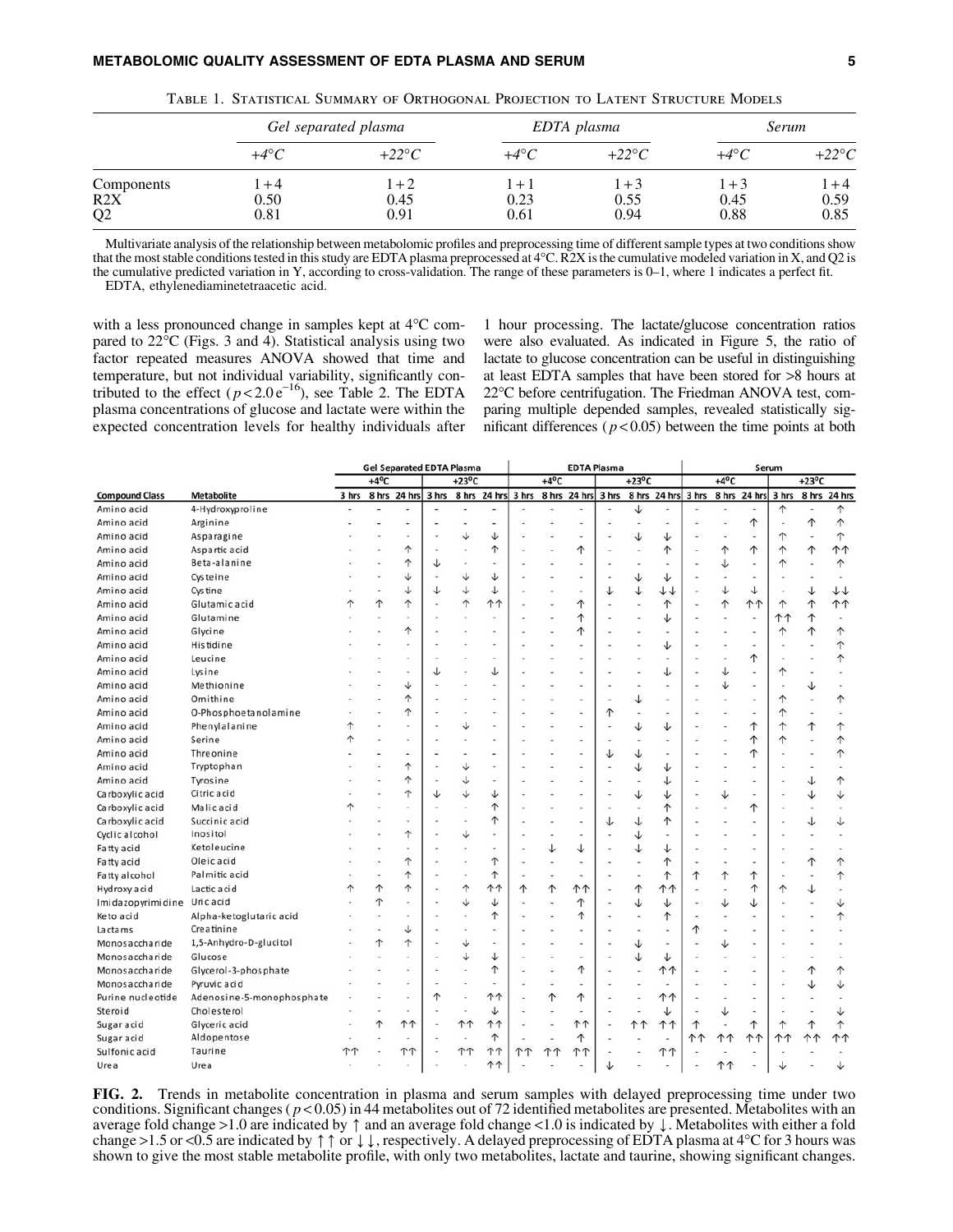

FIG. 3. Time- and temperature-dependent oxidation of glucose in EDTA plasma of eight individuals; mean  $\pm$  SD. Solid circles refer to the concentration kinetics at 22<sup>o</sup>C and open circles at 4°C. SD, standard deviation.

temperatures. However, this conclusion needs to be further tested and validated in sample collections with a defined precentrifugation delay and samples containing different levels of plasma glucose and cell counts.

## **Discussion**

The starting point of this study was to identify metabolites that could serve as quality markers in archived samples, as well as a simple and inexpensive test for fresh samples before storage. We therefore conducted a study on healthy volunteers to determine the effect of preanalytical variations on the levels of metabolites in different sample types. A nontarget GC-TOFMS method was used and applied to EDTA plasma and serum that were kept at  $4^{\circ}$ C and  $22^{\circ}$ C for 1, 3, 8, and 24 hours before centrifugation, which was immediately followed by aliquoting and freezing. In this study, we confirmed the results of Yin et al.,<sup>9</sup> Kamlage et al., and



FIG. 4. Time- and temperature-dependent formation of lactate from glucose in EDTA plasma of eight individuals; mean  $\pm$  SD. *Solid circles* refer to the concentration kinetics at 22°C and *open circles* at 4°C.

Table 2. Two Factor Repeated Measures Analysis of Variance for Glucose and Lactate

|                                             | Df          |                         | Sum sq.<br>Mean sq.   | F-Value<br>p-Value      |                                                   |  |
|---------------------------------------------|-------------|-------------------------|-----------------------|-------------------------|---------------------------------------------------|--|
| Glucose<br>Temperature                      | 1           | 33.5                    | 33.5                  | 163.7                   | $4.1e^{(-6)}$                                     |  |
| Time<br>Temp:Time                           | 4<br>4      | 67.2<br>28.6            | 16.9<br>7.6           | 174.4<br>232.2          | $2.0e^{(-16)}$<br>$2.0e^{(-16)}$                  |  |
| Lactate<br>Temperature<br>Time<br>Temp:Time | 1<br>4<br>4 | 182.4<br>305.0<br>139.6 | 182.4<br>76.3<br>34.9 | 228.1<br>271.3<br>180.1 | $1.3e^{(-6)}$<br>$2.0e^{(-16)}$<br>$2.0e^{(-16)}$ |  |

Kang et al., that the plasma metabolome is quite stable if samples are handled within 3 hours at  $4^{\circ}$ C. Many metabolites and also proteins have been well characterized in these studies and it is clear that the identification of accurate quality markers is a considerable challenge. There are several explanations for this: the metabolome is very complex, with a high interindividual variability in plasma concentration and in biomarker stability; there is also a cascade of *in vitro* enzymatic activities, inhibition, and activation in the tube after the blood has been drawn from the vein. Another challenge is the analytical strategy, since different methods can detect different metabolites, which make it more difficult to compare analytical findings. Metabolomic profiling using GC-TOFMS has the advantage of covering a wide range of metabolic groups, and metabolites can be identified by comparing the extracted mass spectra and RI to those found in internal and external mass spectra libraries. By calculating the resolved peak areas for the detected metabolites, the relative concentrations can be compared between samples. The limitations of GC-TOFMS are that only volatile metabolites, and those made volatile by derivatization, can be measured. In addition, the use of an extraction procedure providing a large compound coverage might not be as efficient as extraction protocols optimized for specific compound classes.<sup>16</sup> While the use of specific derivatization and extraction methods would have provided some improvement



FIG. 5. Mean  $\pm$  SD concentration ratio of lactate and glucose in EDTA plasma kept at +22-C (*solid circles*) and at 4-C (*open circles*) before centrifugation. The *Y*-axis represents real values in logarithmic scale.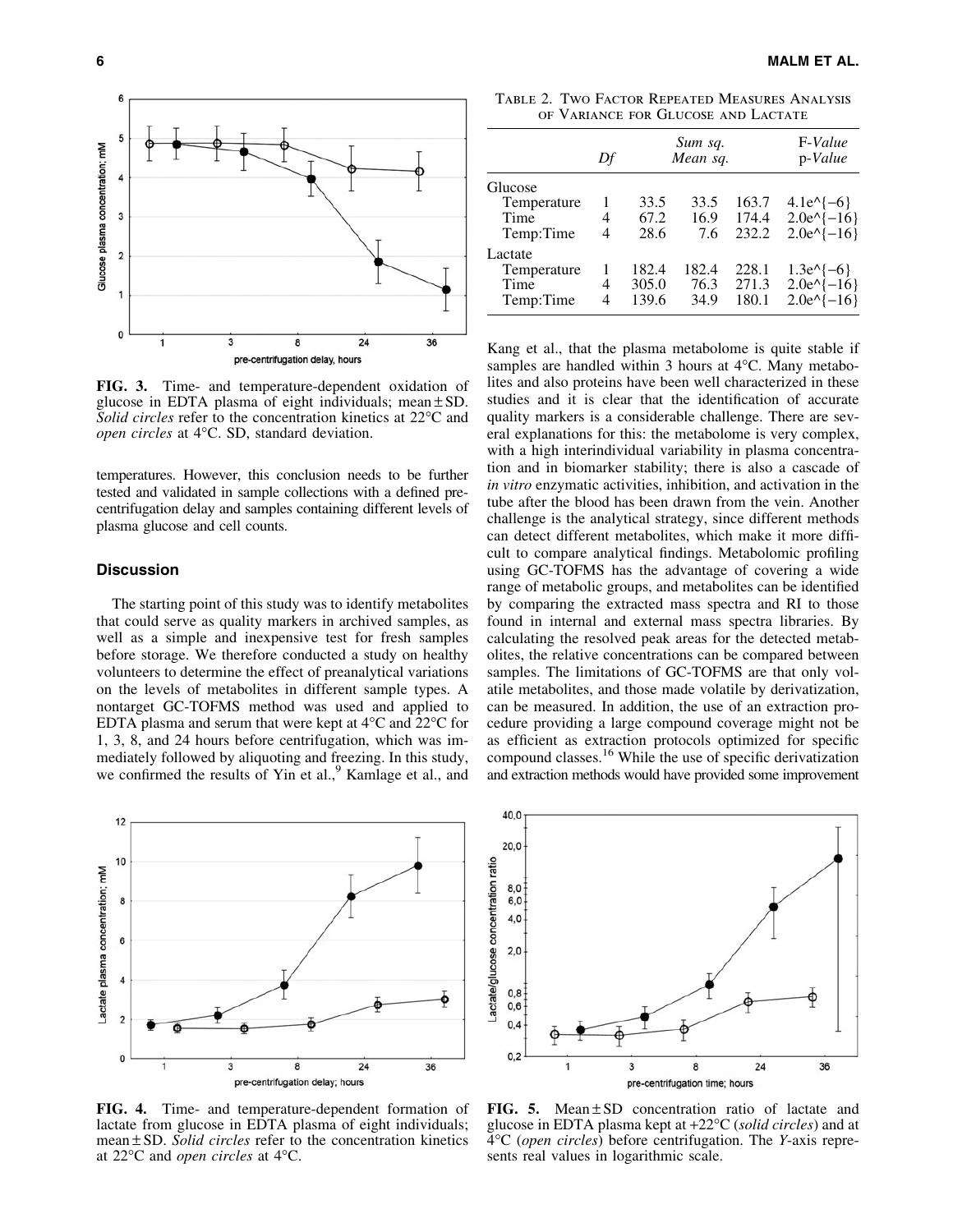in output for certain metabolite classes, such methods would be limited in coverage.

Taking this into consideration, untargeted metabolite profiling with GC-TOFMS is ideally suited as a first method in an explorative approach, with the aim of generating new hypotheses, to be further investigated and confirmed with targeted methods.

Definition of sample quality in biobanks is a balance between the demands of analytical platforms used for different downstream applications, practical issues in overall sample collection logistics, and the consecutive processes in the biobank, as well as cost. The metabolomic pattern is too complex to allow downstream analysis without a comprehensive validation of the stability of the metabolites, while preanalytical variables in specimen collection and storage that could influence the analytical findings are the most difficult to manage. Such problems are often not recognized in high-throughput analytical platforms.

Using previously collected samples with limited documentation is a challenging task of particular significance. For target analysis there are several approaches, of which the most powerful would be to apply an experimental protocol for validation of the metabolites before starting collection, as presented by Betsou et al.<sup>6</sup> Another approach presented in several publications is to find a feature based on a biomarker profile as discussed by Fliniaux et al.,<sup>12</sup> and Kamlage et al.<sup>11</sup> Anton et al.,  $^{14}$  report the usefulness of using a metabolic ratio as an intrinsic marker to distinguish between ''good'' and ''bad'' samples. The advantage with this model is to minimize the interindividual differences in metabolite concentrations, which is significant and therefore limits the possibility to use concentration levels of specific metabolites as a QC marker. However, using advanced analytical methods in the evaluation of quality-related variations could be very costly and probably not applicable in academic research.

The results in this study confirm that metabolic pattern is affected in samples stored without separation from the cells and that temperature is an important factor. Tubes containing gel-separation plugs are used to limit the leakage of metabolites from red blood cells and their use is well established for clinical chemistry serum analytes. Nevertheless, in this study, we did not detect any protective effect of gel separation. This is probably explained by the choice of method applied in this study, for example, analytical precision may not have been high enough or important metabolites might have been undetected.

It is well known that glucose levels fall and lactate rises in stored blood samples due to reduced oxygenation, which activate the glycolytic anaerobic pathway. This effect was observed in the GC-TOFMS analysis, although not fully consistent between the sample types. In the follow-up study, a more accurate analytical assay was used to obtain more precise quantitative data in the time interval from 1 to 36 hours. We calculated the EDTA plasma concentration ratio of lactate and glucose to test the possibility of predicting the delay in processing time. Our data show pronounced changes in the concentration ratio that separate plasma samples processed within 8 hours from a longer processing time. This time point may be good enough for less sensitive biomarkers in the case where no information about the history of sample handling is available. This is consistent with several other studies, $^{12}$  but given the small number of individuals who are all healthy and nondiabetic, its not applicable as a quality signature on random archived samples.

Thus, while a golden QC standard for metabolomics has not yet been identified, it is possible to agree on general guidelines to support prospective collections ensuring their value in downstream molecular analysis applications. Based on recent publications, a general recommendation to obtain comparable samples would be first to ensure that standardized and well documented workflows are used, and second to use IT systems enabling the possibility of tracking all steps in the preanalytical chain from needle to freezer. Since temperature has a great impact on sample quality, samples should as far as possible be processed within 3 hours and kept frozen at  $-80^{\circ}$ C until analysis. In cases where the sample collection logistics entail a longer processing time, the use of gel plug tubes with centrifugation of the samples within 60 minutes is one alternative. This will at least separate serum and plasma from the blood cell fraction before aliquotation.

Although there are many reports that demonstrate the stability of metabolites in different steps in the preanalytical phase, more studies are needed that can be applied on archived samples as a signature of how samples has been processed. In case preanalytical factor is a variable in a study, this should be included in a multivariate analysis when reporting metabolomic data<sup>12,21</sup>

#### Acknowledgments

The authors thank Dr. Annika Tillander, Karolinska Institutet, for excellent statistical support and Dr. Lars Andersson, Karolinska Institutet, for valuable input and discussion. The work was supported by the Swedish Research Council (829-2009-6285) and the European Union Framework Project 7 (contract 313010) through grants to BBMRI.se and BBMRI-LPC, respectively. The Knut and Alice Wallenberg Foundation and Erling Persson Foundation are acknowledged for support to the Swedish Metabolomics Centre.

#### Author Disclosure Statement

No conflicting financial interests exist.

# **References**

- 1. Peakman TC, Elliott P. The UK Biobank sample handling and storage validation studies. Int J Epidemiol 2008;37 Suppl 1:i2–i6.
- 2. Almqvist C, et al. LifeGene—A large prospective populationbased study of global relevance. Eur J Epidemiol 2011;26: 67–77.
- 3. Stolk RP, et al. Universal risk factors for multifactorial diseases: LifeLines: A three-generation population-based study. Eur J Epidemiol 2008;23:67–74.
- 4. Hallmans G, et al. Cardiovascular disease and diabetes in the Northern Sweden Health and Disease Study Cohort – Evaluation of risk factors and their interactions. Scand J Public Health Suppl 2003;61:18–24.
- 5. Hebels DG, et al. Performance in omics analyses of blood samples in long-term storage: Opportunities for the exploitation of existing biobanks in environmental health research. Environ Health Perspect 2013;121:480–487.
- 6. Betsou F, et al. Human biospecimen research: Experimental protocol and quality control tools. Cancer Epidemiol Biomarkers Prev 2009;18:1017–1025.